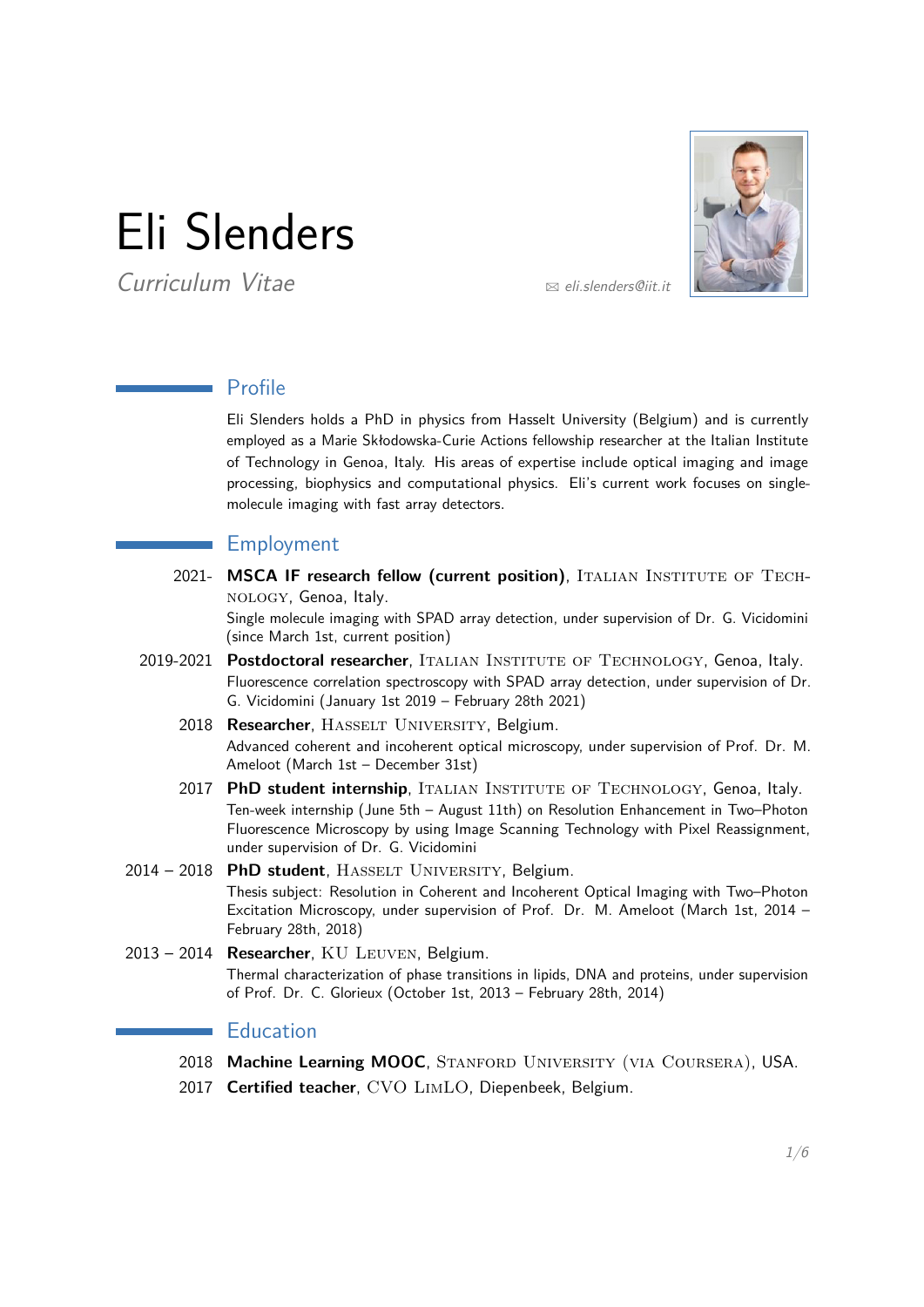2013 **Master of Science, Soft Matter Physics, magna cum laude**, KU Leuven, Belgium.

Thesis subject: Thermal characterization of nanofluids.

- 2012 **Summer School Modern Computational Science**, CARL VON OSSIETZKY UNIVERSITÄT, Oldenburg, Germany, August 2012.
- 2011 **Bachelor of Science, Physics, cum laude**, HASSELT UNIVERSITY, Belgium. Thesis subject: Fabrication of a surface acoustic wave device using photolithography.

#### Bursaries and awards

- 2021 **FameLab Italy, region Liguria: third place**. Science communication contest organized by Psiquadro. Video at <https://www.youtube.com/watch?v=Y3Rm84qCXog&t=2370s>.
- 2020 **FameLab Italy, region Liguria: third place**. Science communication contest organized by Psiquadro. Video at <https://www.youtube.com/watch?v=mDavPS6tzE8>.
- 2019 **Laureate of the RBSM PhD thesis award in the category Instrumentation and Methods**.

Organized by the Royal Belgian Society for Microscopy (RBSM). Thesis based on 3 first author publications and 1 shared first author manuscript, see Scientific output. Prize: presenting thesis work at the annual RBSM meeting, September 9th, Louvain-la-Neuve, and a cash prize of 1000 EUR.

#### 2018 **Laureate of the FWO Science Communication contest**.

Organized by Fonds voor Wetenschappelijk Onderzoek (FWO). Video at <https://www.youtube.com/watch?v=KPYkyq9sc-I>. Prize: travel grant to the EuroScience Open Forum Conference in Toulouse, France, from July 9th 2018 to July 13th, 2018.

2017 **Travel grant from FWO (Fonds voor Wetenschappelijk Onderzoek) for a long research stay abroad**.

Internship at the Italian Institute of Technology in Genova, Italy, from June 3rd, 2017 to August 13th, 2017.

2012 **Travel Grant provided by the Deutscher Akademischer Austauschdienst (DAAD) to attend the 4th International Summer School Modern Computational Science - Optimization**.

University of Oldenburg, Germany, from August 19th, 2012 to August 31st, 2012.

## Scientific output

 $* =$  shared first author

2021 **Slenders E.\***, Perego E.\*, Buttafava M., Tortarolo G., Conca E., Zappone S., Pierzynska-Mach A., Villa F., Petrini E. M., Barberis A., Tosi A., Vicidomini G. Cooled SPAD array detector for low light-dose fluorescence laser scanning microscopy, Biophysical Reports, 2021.

**Slenders E.**, Castello M., Buttafava M., Villa F., Tosi A., Lanzanò L., Koho S. V., Vicidomini G. New detector for biomolecule dynamics studies, Imaging & Microscopy, **3**, 2021. (invited, not peer-reviewed)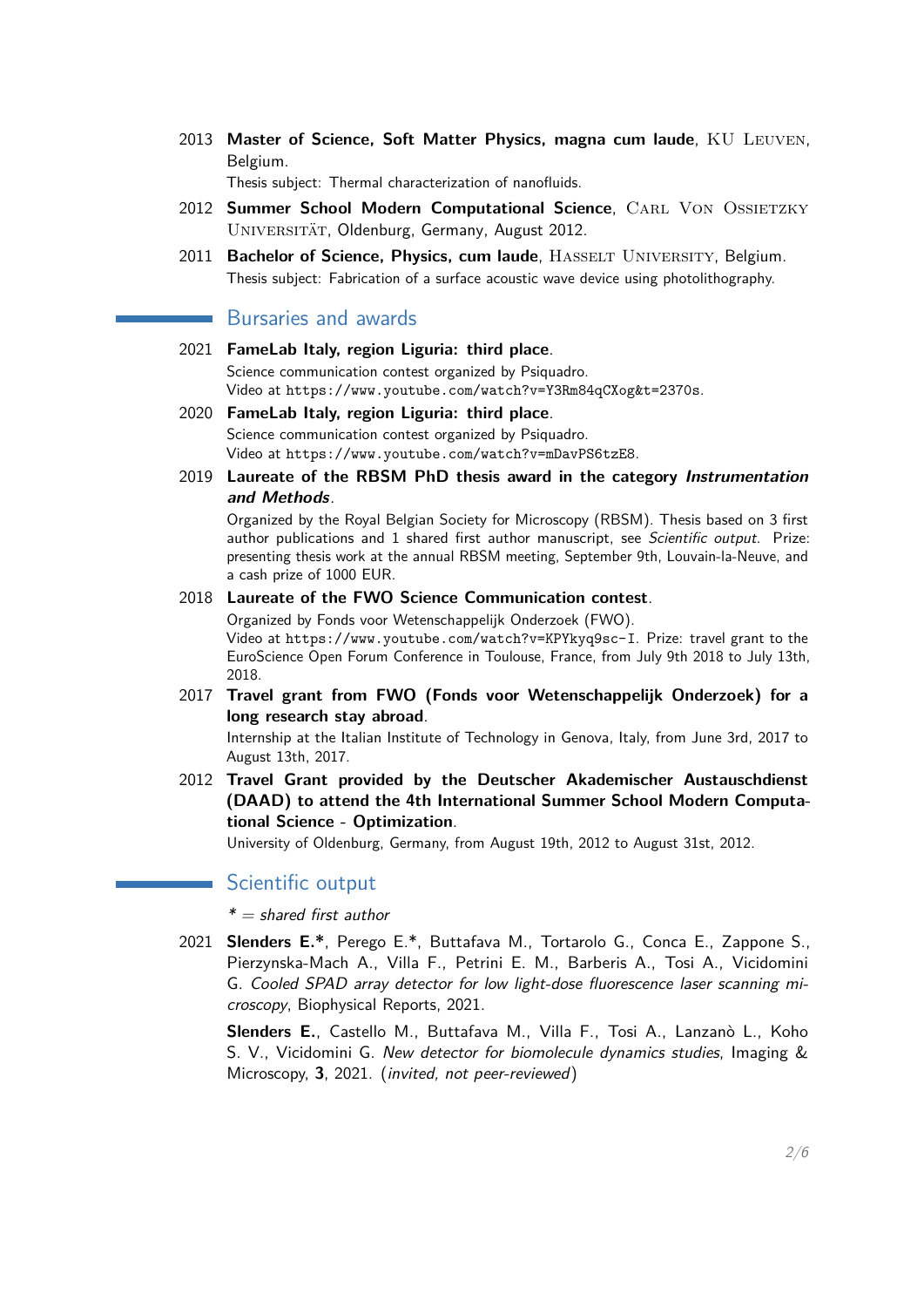**Slenders E.**, Castello M., Buttafava M., Villa F., Tosi A., Lanzanò L., Koho S., Vicidomini G. Confocal-based Fluorescence Fluctuation Spectroscopy with a SPAD Array Detector, Light, science & applications, 2021.

2020 Koho S.\*, **Slenders E.\***, Tortarolo G., Castello M., Buttafava M., Villa F., Tcarenkova E., Ameloot M., Bianchini P., Sheppard C.J.R., Diaspro A., Tosi A., Vicidomini G. Two-photon image-scanning microscopy with SPAD array and blind image reconstruction, Biomedical Optics Express, **11 (6)**, 2020.

Witters K., Plusquin M., **Slenders E.** Aslam I., Ameloot M., Roeffaers M. B. J., Vangronsveld J., Nawrot T. S., Bové, H. Monitoring indoor exposure to combustionderived particles using plants, Environmental Pollution, **266 (1)**, 2020.

Sheppard C. J. R., Castello M., Tortarolo G., **Slenders E.**, Deguchi T., Koho S., Vicidomini G., Diaspro A. Image scanning microscopy with multiphoton excitation or Bessel beam illumination, Journal of the Optical Society of America A, **37 (10)**, 2020.

- 2019 Bové, H., Bongaerts E., **Slenders E.**, Bijnens E. M., Saenen N. D., Gyselaers W., Van Eyken P., Plusquin M., Roeffaers M. B. J., Ameloot M., Nawrot T. S. Ambient black carbon particles reach the fetal side of human placenta, Nature Communications, **10 (3866)**, 2019.
- 2018 **Slenders E.** Resolution in coherent and incoherent optical imaging with two-photon excitation microscopy, PhD thesis, Hasselt University, 2018.

Bové, H., Devoght, J., Rasking, L., Peters, M., **Slenders E.**, Roeffaers, M., Jorge-Penas, A., Van Oosterwyck, H., Ameloot, M. Combustion-derived particles inhibit in vitro human lung fibroblast-mediated matrix remodeling, Journal of Nanobiotechnology, **16**, 2018.

**Slenders E.**, Bové H., Urbain M., Mugnier Y., Sonay A. Y., Pantazis P., Bonacina L., Vanden Berghe P., vandeVen M., Ameloot M. Image correlation spectroscopy with second harmonic generating nanoparticles in suspension and in cells, The Journal of Physical Chemistry Letters, **9**, 2018.

Collins J. T., Zheng X., Braz N. V. S., **Slenders E.**, Zu S., Vandenbosch G. A. E., Moshchalkov V. V., Fang Z., Ameloot M., Warburton P. A., Valev V. K. Enantiomorphing chiral plasmonic nanostructures: a counterintuitive sign reversal of the nonlinear circular dichroism, Advanced Optical Materials, **2018**, 2018.

**Slenders E.**, Seneca S., Pramanik S. K., Smisdom N., Adriaensens P., vandeVen M., Ethirajan A., Ameloot M. Dynamics of the phospholipid shell of microbubbles: a fluorescence photoselection and spectral phasor approach, Chemical Communications, **54 (38)**, 2018.

2017 Coninx L., Thoonen A., **Slenders E.**, Morin E., Arnauts N., De Beeck M. O., Kohler A., Ruytinx J., Colpaert J. V., Seneca S., Pramanik S. K., Smisdom N., Adriaensens P., vandeVen M., Ethirajan A., Ameloot M. The SIZRT1 gene encodes a plasma membrane-located ZIP (Zrt-, Irt-like protein) transporter in the ectomycorrhizal fungus suillus luteus, Frontiers in Microbiology, **8**, 2017.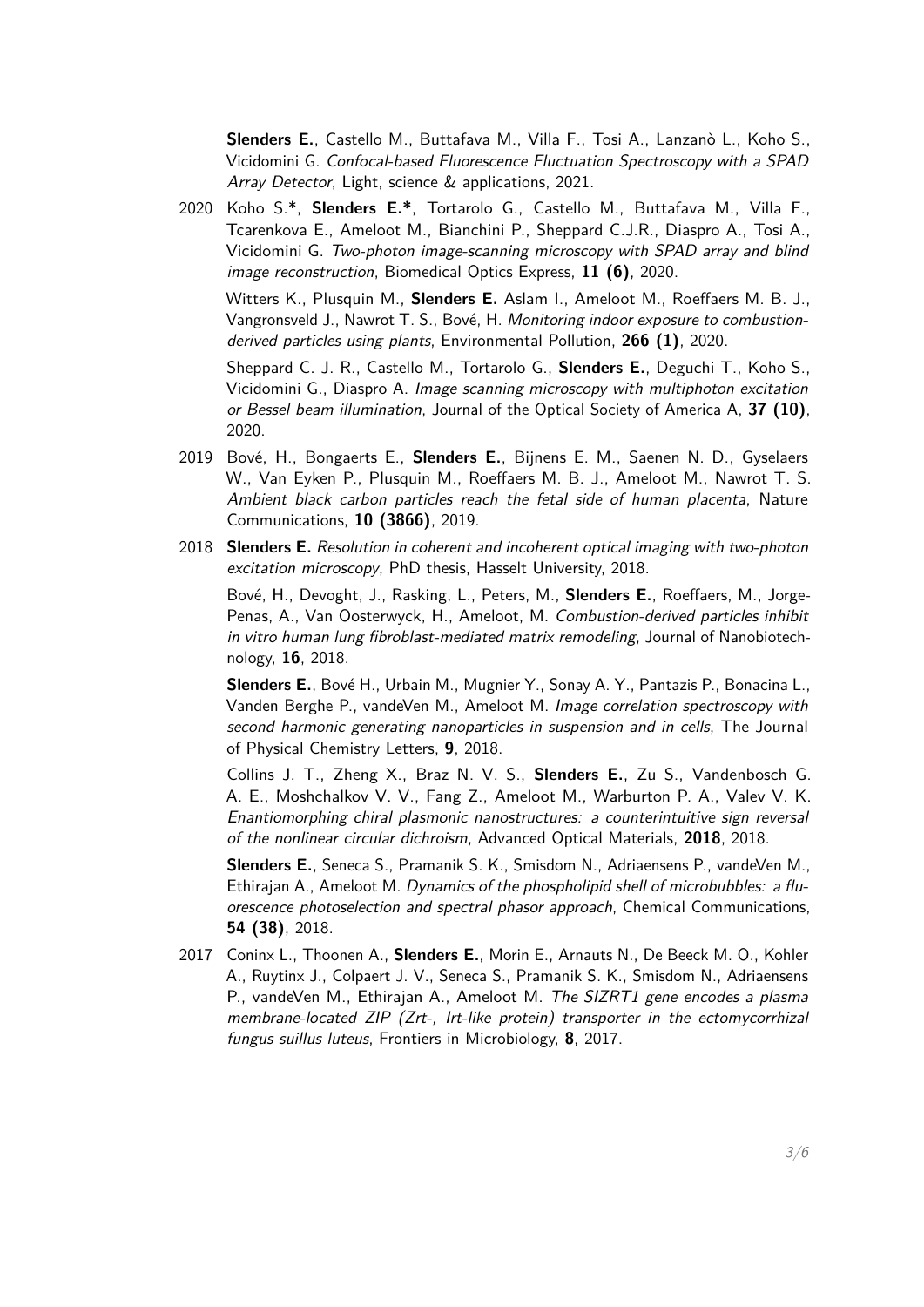2016 Donders R., Sanen K., Paesen R., **Slenders E.**, Gyselaers W., Stinissen P., Ameloot M., Hellings N. Label-free imaging of umbilical cord tissue morphology and explantderived cells, Stem Cells International, **2016**, 2016.

Bové H., Steuwe C., Fron E., **Slenders E.**, D'Haen J., Fujita Y., Uji-i H., vandeVen M., Roeffaers M., Ameloot M. Biocompatible label-free detection of carbon black particles by femtosecond pulsed laser microscopy, Nano Letters, **16 (5)**, 2016.

2015 **Slenders E.**, vandeVen M., Hooyberghs J., Ameloot M. Coherent intensity fluctuation model for autocorrelation imaging spectroscopy with higher harmonic generating point scatterers - a comprehensive theoretical study, Physical Chemistry Chemical Physics, **17**, 2015.

Losada-Perez P., Mertens N., de Medio-Vasconcelos B., **Slenders E.**, Leys J., Peeters M., van Grinsven B., Gruber J., Glorieux C., Pfeiffer H., Wagner P., Thoen J. Phase transitions of binary lipid mixtures: a combined study by adiabatic scanning calorimetry and quartz crystal microbalance with dissipation monitoring, Advances in Condensed Matter Physics, **2015**, 2015.

Kouyate M., Flores-Cuautle J. J. A., **Slenders E.**, Sermeus J., Verstraeten B., Ramirez B. M. L. G., Martinez E. S. M., Kubicar L., Vretenar V., Hudec J., Glorieux C. Study of thermophysical properties of silver nanofluids by ISS-HD, hot ball and IPPE techniques, International Journal of Thermophysics, **36 (10-11)**, 2015.

2014 Leys J., Losada-Perez P., **Slenders E.**, Glorieux C., Thoen J. Investigation of the melting behavior of the reference materials biphenyl and phenyl salicylate by a new type adiabatic scanning calorimeter, Thermochimica Acta, **582**, 2014.

#### Organization of international conferences

*µ*FiBR 2014 Co-organizer of the 2014 edition of the MicroFluorimetry in Biomedical Research (*µ*FiBR) symposium on October 3rd at Hasselt University (Belgium).

## Oral presentations

2021 Fluorescence lifetime fluctuation spectroscopy with a SPAD array detector, 26th International Workshop on Single Molecule Spectroscopy and Super-resolution Microscopy, Berlin, Germany, October 1st, 2021.

Confocal-based fluorescence fluctuation spectroscopy with a SPAD array detector, Focus on Microscopy, Online conference, March 28th, 2021.

- 2019 Resolution in coherent and incoherent optical imaging with two-photon excitation microscopy, RBSM annual meeting, Louvain-la-Neuve, Belgium, September 9th, 2019.
- 2018 Image scanning microscopy juggling with pixels for lateral resolution enhancement, NanoMacro Microscopy Workshop, Diepenbeek, Belgium, September 6th, 2018.
- 2017 Characterization of the phospholipid shell of microbubbles using fluorescence microscopy, Belgian Physical Society Conference, Antwerp, Belgium, September 10th, 2017.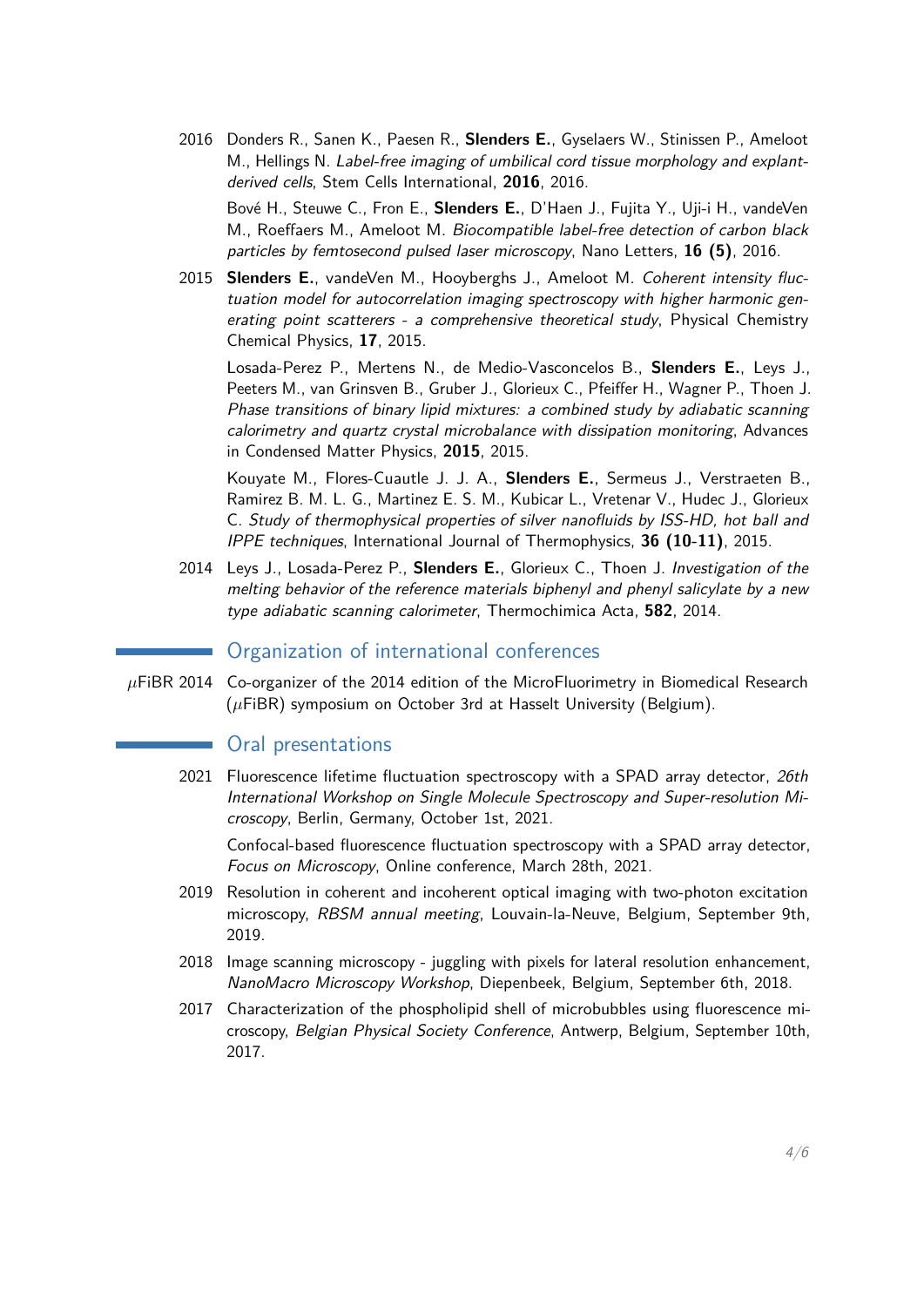2015 Coherent intensity fluctuation model for autocorrelation imaging spectroscopy with higher harmonic generating nanoparticles, Annual Scientific Meeting IAP, Hasselt, Belgium, September 11th, 2015.

## Teaching experience

- 2019-2021 Various teaching sessions for PhD students and postdocs in IIT, such as Fluorescence Fluctuation Spectroscopy with a SPAD array detector (May 2nd, 2019) and the Journal club Paper Pals on MINFLUX (July 8th, 2021).
- 2014-2018 As part of the minimal requirements to obtain a PhD degree imposed by the doctoral school of Sciences and Technology, I was involved as a teaching assistant in several courses between 2014 and 2018:
	- Biophysics bachelor program Biomedical Sciences (2014, 2015, 2016, 2017)
	- Focus on Life bachelor program Biomedical Sciences (2014, 2015)

• Tutorial confocal microscopy - bachelor program Biomedical Sciences (2014, 2015, 2016, 2017)

- Cell biology bachelor program Biomedical Sciences (2016, 2017, 2018)
- Lab sessions Electromagnetism bachelor program Physics (2015, 2016, 2017)

Since 2017, I hold an official teachers degree from CVO LimLO, Diepenbeek, Belgium (60 ECTS), which allows me to teach scientific courses to students in high schools (age 12-18).

## Supervision experience

• Sebastian Acuña - Building a confocal laser scanning microscope with a SPAD array detector, internship project, 2019.

• Tom Goyens - Using structured illumination in laser scanning microscopy for enhanced lateral resolution, bachelor thesis Physics, 2016.

- Richeek Dey Analysis of SHG correlation spectroscopy and Laurdan fluorescence microscopy, master program Biomedical Sciences, 2015.
- Sigurd Mertens Using structured illumination in second harmonic generating microscopy for enhanced lateral resolution, bachelor thesis Physics, 2015.

• Ardit Zaçlli and Richeek Dey - Characterization of second harmonic generation signal and the cytotoxicity of  $BaTiO<sub>3</sub>$  nanoparticles, master program Biomedical Sciences, 2014.

## IT knowledge

Operating Windows, basic knowledge of Ubuntu, Linux systems

Business com-Microsoft Teams

munication

Office Microsoft Office (Word, Excel, PowerPoint), LibreOffice (Writer, Calc, Draw), LATFX